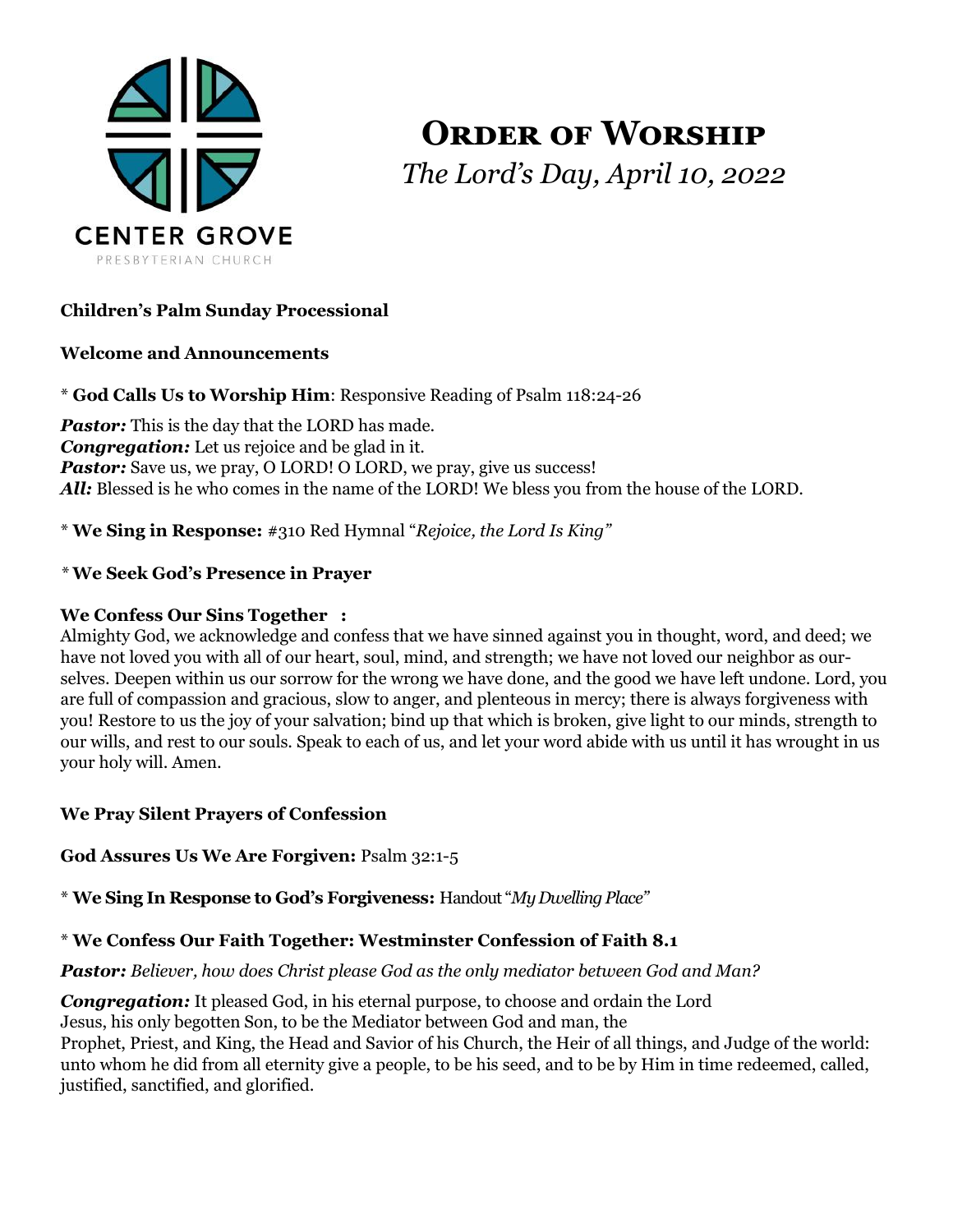## **We Read From God's Word:** Zechariah 9:1-13

## **We Pray For The Congregation and Community**

## **We Memorize God's Word**: Romans 5:1-2

Therefore, since we have been justified by faith, we have peace with God through our Lord Jesus Christ. Through him we have also obtained access by faith into this grace in which we stand, and we rejoice in hope of the glory of God.

## **We Present Our Tithes & Offerings In Worship**

# **We Worship Through the Music of Offertory**

\* **We Sing the Doxology:** #731 Red Hymnal *"Doxology"*

- \* **We Give Thanks to the Lord**
- \* **We Sing In Preparation for the Word:** #235 Red Hymnal *"All Glory, Laud, and Honor"*

*(Children age 4 through kindergarten may be dismissed to Children's Worship)*

**Pastor Reads the Sermon Text:** Matthew 21:1-11

**Pastor Preaches God's Word:** "*Behold, Our King Has Come and Is Coming" -* Pastor Wes James

**We Celebrate the Lord's Supper** 

\* **We Sing In Response to the Word:** #97 Black Hymnal "*We Will Glorify*"

\* **The Lord Sends Us Out (Benediction)**